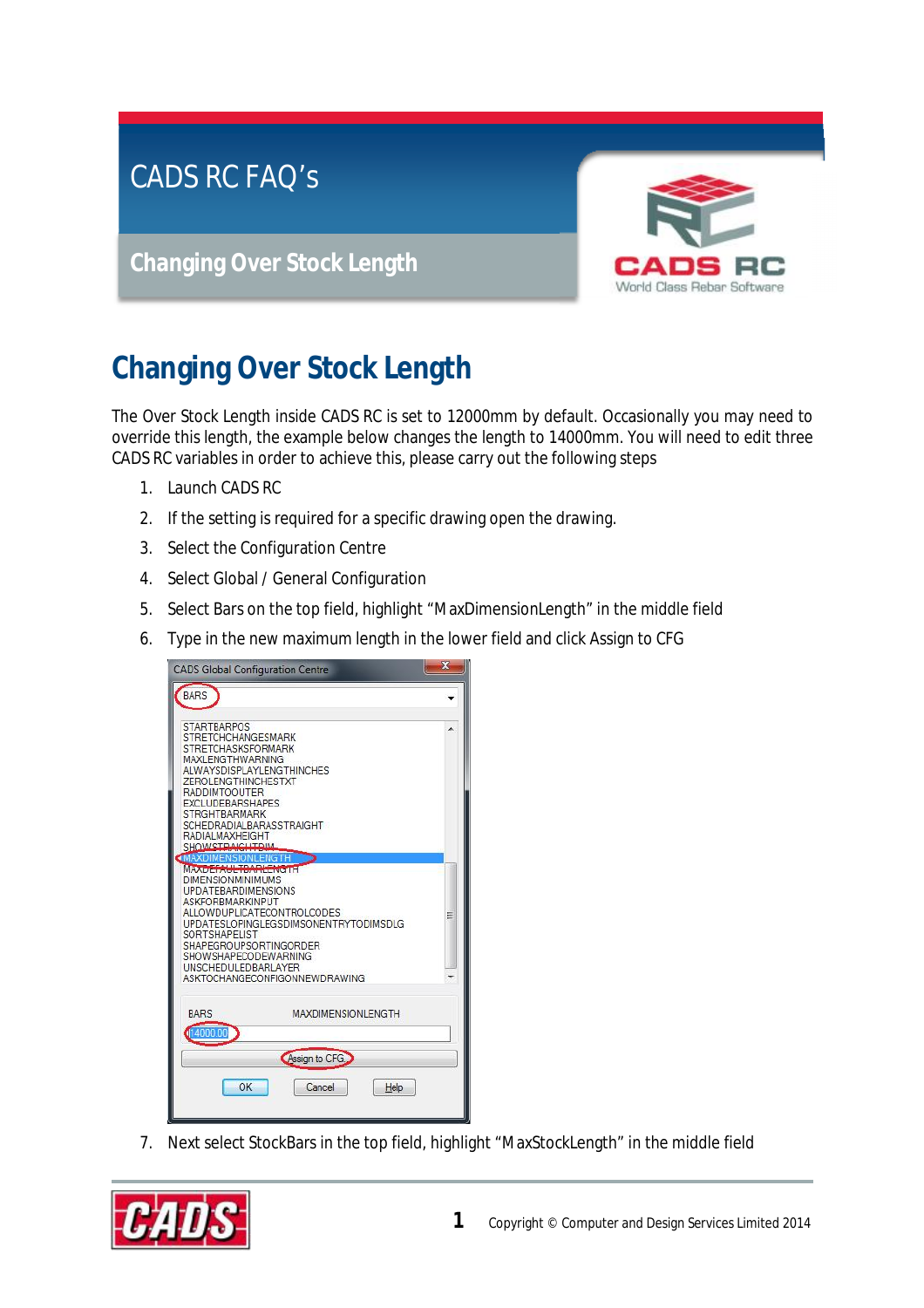8. Type in the new maximum length in the lower field and click Assign to CFG

| $\mathbf x$<br><b>CADS Global Configuration Centre</b>                                                                                               |
|------------------------------------------------------------------------------------------------------------------------------------------------------|
| <b>STOCKBARS</b><br>MAXSTOCKLENGTH<br><b>OFFSETBARS</b><br><b>AUTOLABELINSERT</b><br><b>ASKFORLAP</b><br><b>STRAIGHTBAR</b><br><b>STRAIGHTBARDIM</b> |
| <b>BARS</b><br><b>MAXDIMENSIONLENGTH</b><br>14000.00                                                                                                 |
| Assign to CFG                                                                                                                                        |
| OK<br>Cancel<br>Help                                                                                                                                 |

- 9. Then select "OverStockLength" in the top field. Highlight "MaxStockLength" in the middle field
- 10. Type in the new maximum length in the lower field and click Assign to CFG and then OK

| <b>CADS Global Configuration Centre</b>         | $\mathbf{x}$ |
|-------------------------------------------------|--------------|
| OVERSTOCKLENGTH                                 |              |
| <b>USEOVERSTOCKLENGTH</b>                       |              |
| <b>OVERSTOCKLENGTH</b><br><b>MAXSTOCKLENGTH</b> |              |
| MAX STATE TO HEANGTH<br><b>LAPPOSITION</b>      | Ξ            |
| <b>STAGGERLAP</b><br><b>STAGGEROFFSET</b>       |              |
| <b>LAPLENGTH</b>                                |              |
| <b>LABELOPTION</b><br>LABELPLACING              |              |
| LBLBARDISTANCE<br>LBLBARDISTANCEMIN             |              |
| LBLBARDISTANCEMAX                               |              |
| <b>RANGELINEFORALLBARS</b><br>LABELNOTES1       |              |
| LABELNOTES2                                     |              |
| LABELNOTES3<br><b>GROUPLAYER</b>                |              |
| <b>LASTBAROPTION</b><br>OVERLENGTH              |              |
| OVERLENGTHMIN                                   |              |
| <b>BAROFFSET</b><br><b>BAROFFSETMIN</b>         |              |
| <b>BAROFFSETMAX</b>                             |              |
|                                                 |              |
| OVERSTOCKLENGTH MAXSTOCKLENGTH                  |              |
| 14000                                           |              |
| Assign to CFG                                   |              |
|                                                 |              |
| OK<br>Cancel<br>Help                            |              |
|                                                 |              |
|                                                 |              |